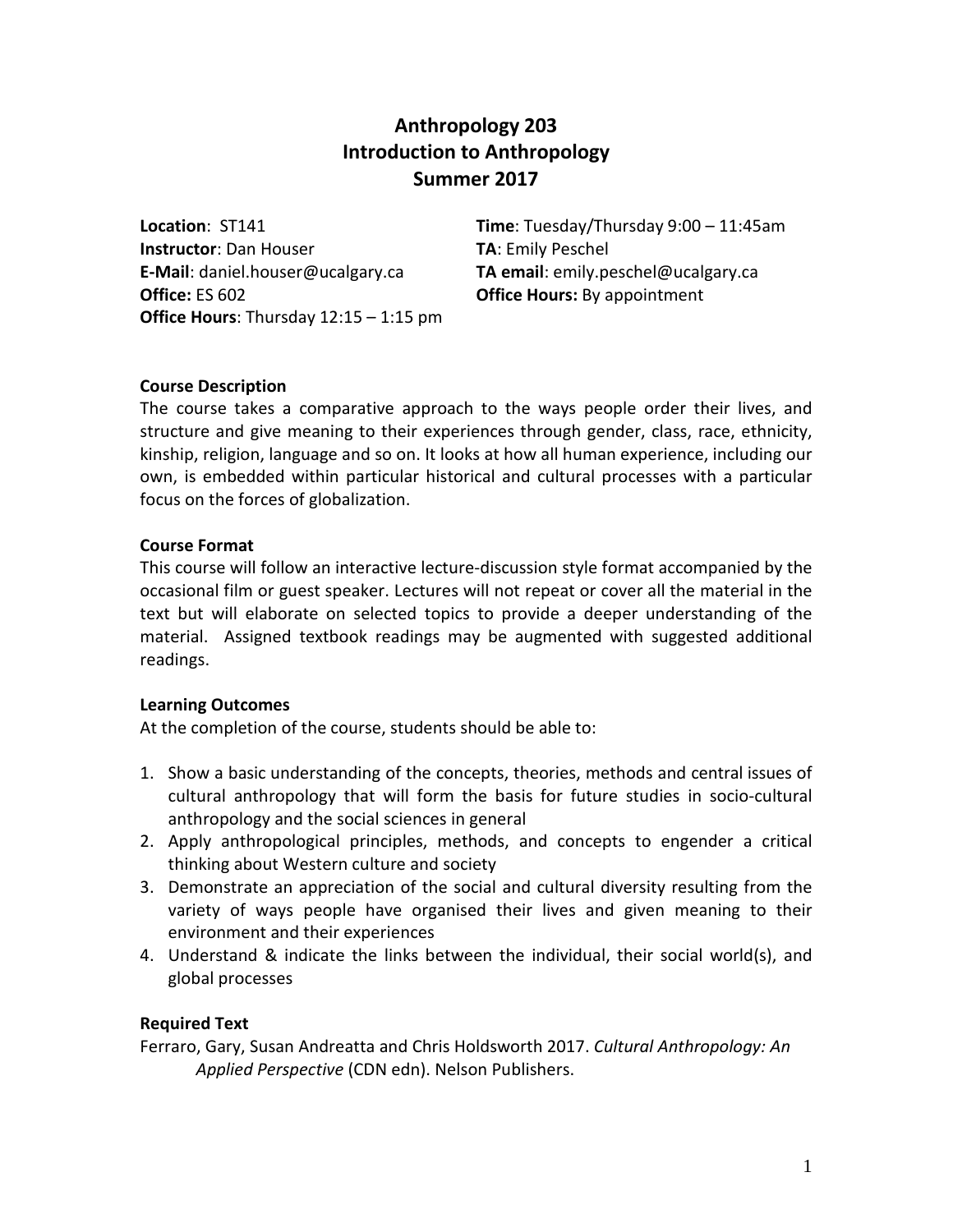# **Top Hat**

- Students are required to set up a Top Hat (TH) account. TH will be used to assess participation and comprehension which are grade components (see below) for the course. The university has a site license for the application and accounts can be set up at for free at <https://app.tophat.com/register/student/>
- The TH course code is: 754179
- The password for the course is: **Anthro3** (case sensitive)
- The TH URL is:<https://app-ca.tophat.com/e/754179>
- Questions will be posted at some time during the class using TH, and are based on that day's readings/class material
- Questions are answered using your cell phone, laptop, or tablet. There will only be a 90-second window in which to answer the questions
- $\frac{1}{2}$  a point is allotted for answering the question, and  $\frac{1}{2}$  a point for answering it correctly
- At the end of the course the points achieved out of the total possible (e.g. 12) will be used to calculate a mark out of 10. For example: if you score 11 out of 12 you will receive a mark of 10/10
- Students can track their progress in TH

# **Additional Readings**

Any additional readings will be made available through D2L.

# **Course Policies**

**D2L:** Course materials and information, and unofficial grades, will be posted on D2L.

# **Email Policy**

In any email correspondence, please begin with the course code (anth203) in the subject line. Include a proper salutation, and be concise. You can generally expect a reply to an email within 24 hours – which means do NOT expect an immediate reply. Emails are unlikely to receive replies on weekends.

# **Cell Phone and Laptop/Tablet Policy**

Cell phones must be set to silent during the class except when in use for Top Hat. Laptops and tablets should be used only for taking notes.

# **Assessment**

Course grades will be determined through the following:

# **1. Mid term exam 1**

- 25% of final grade
- Date: July  $18^{th}$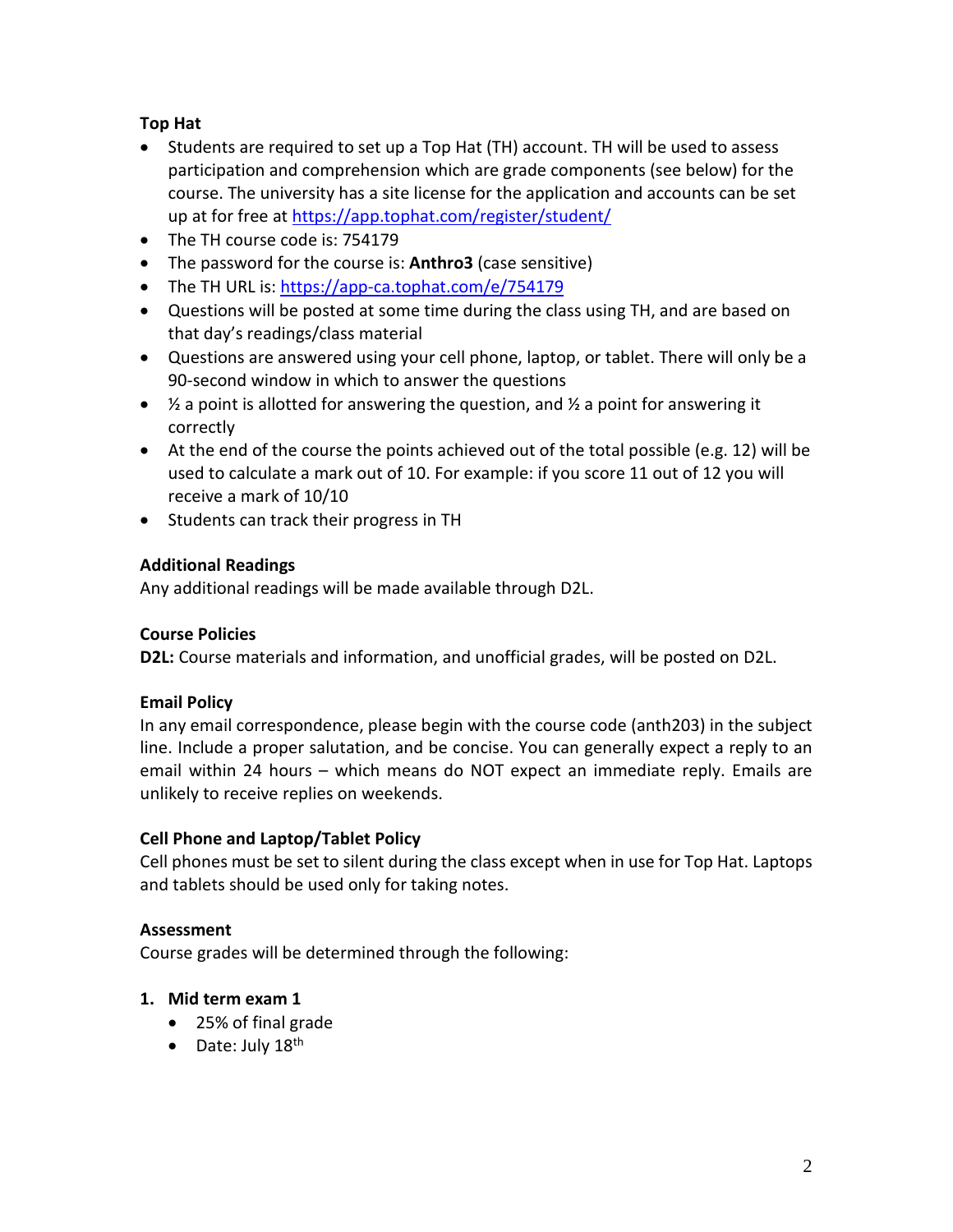#### **2. Mid term exam 2**

- 25% of final grade
- Date: August  $1<sup>st</sup>$

#### **3. Final Exam**

- 40% of final grade
- The final exam will be a registrar scheduled exam
- Date: Exact date, time, and place TBA

#### **4. Participation**

- Percent of grade: 10%
- Determined through Top Hat

#### **Exams Are Not Cumulative**

#### **Attendance**

Students are expected to attend all classes and to contribute to class discussions based on the class material, assigned readings and films. Students will be unable to make valuable contributions to discussion, or benefit from the contributions of others, if the readings have not been done beforehand. As you are required to demonstrate a working knowledge of all course materials in exams, grades will suffer if more than two classes are missed. Students are expected to be present for all exams.

# **Grading Scheme**

Each item of course work will be weighted as above and a final mark out of 100 calculated. This will then be converted to a letter grade as follows:

| A+       | 94.9-100           | А | 89.9-94.8%         | - А | $84.9 - 89.8%$  |
|----------|--------------------|---|--------------------|-----|-----------------|
| B+       | 79.9–84.8 % B      |   | 74.9–79.8 % B-     |     | 70.9–74.8%      |
| $\Gamma$ | $66.9 - 70.8$ % C  |   | $62.9 - 66.8$ % C- |     | $58.9 - 62.8$ % |
| D+       | $54.9 % - 58.8%$ D |   | 49.9–54.8%         | - F | 49.8 and below  |

# **Deferred Exams**

Deferral of a mid-term exam must be cleared with the instructor. Deferral will be granted only in cases of personal injury, illness, or immediate family emergency. An official note or other documentation explaining the reason for the absence is required. Deferral of the final exam requires Registrar approval.

# **ACADEMIC ACCOMMODATIONS**

#### <http://www.ucalgary.ca/access/accommodations/policy>

Students needing an Accommodation because of a Disability or medical condition should communicate this need to Student Accessibility Services in accordance with the Procedure for Accommodations for Students with Disabilities Students needing an Accommodation based on a Protected Ground other than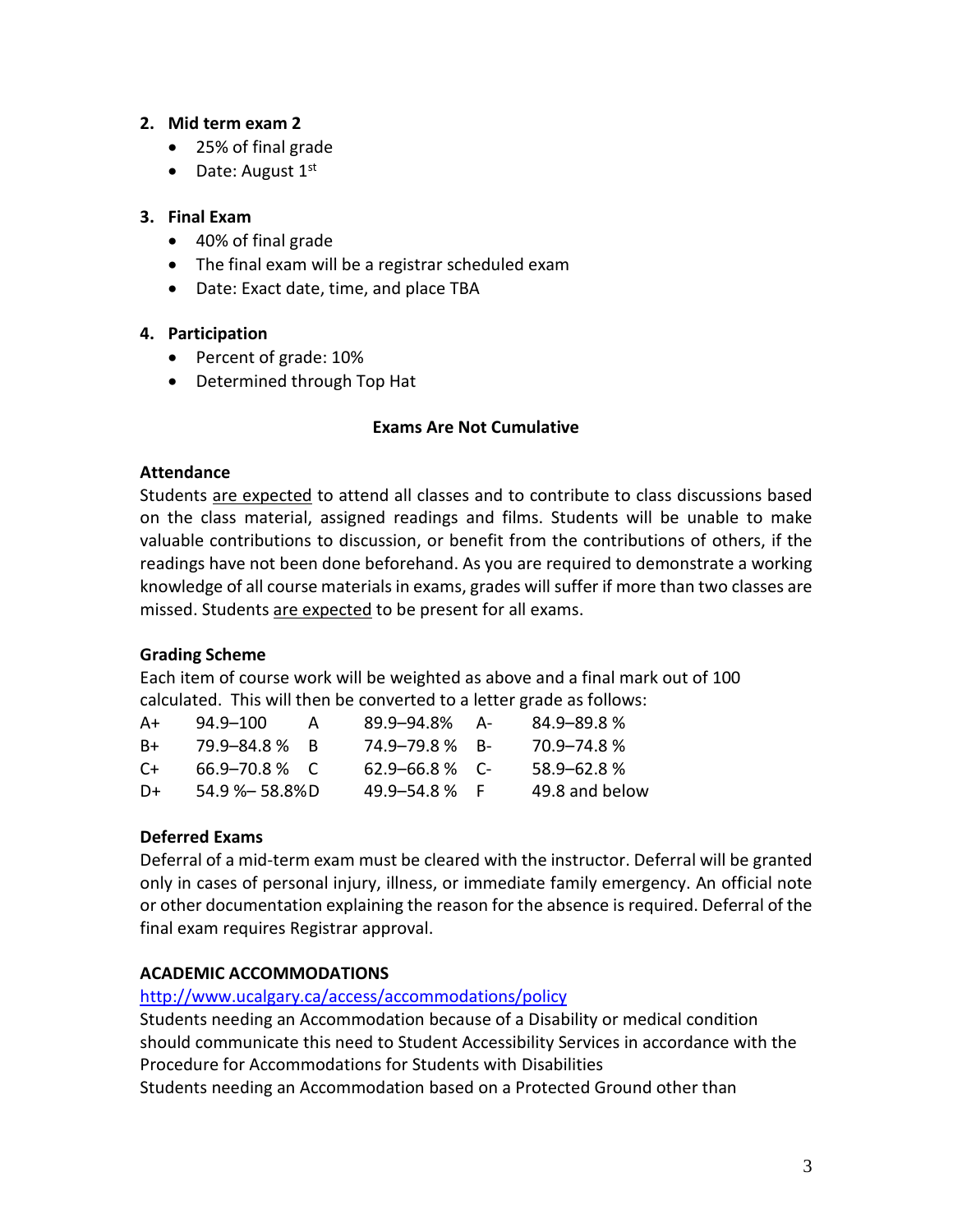Disability, should communicate this need, preferably in writing, to the instructor of this course.

# **ACADEMIC INTEGRITY**

Academic integrity is essential to the pursuit of learning and scholarship in a university, and to ensuring that a degree from the University of Calgary is a strong signal of each student's individual academic achievements. As a result, the University treats cases of cheating and plagiarism very seriously. Non-academic integrity also constitutes an important component of this program.

For detailed information on what constitutes academic and non-academic misconduct, please refer to the following link: [http://www.ucalgary.ca/pubs/calendar/current/k-2-](http://www.ucalgary.ca/pubs/calendar/current/k-2-1.html) [1.html](http://www.ucalgary.ca/pubs/calendar/current/k-2-1.html)

All suspected cases of academic and non-academic misconduct will be investigated following procedures outlined in the University Calendar. If you have questions or concerns about what constitutes appropriate academic behavior or appropriate research and citation methods, you are expected to seek out additional information on academic integrity from your instructor or from other institutional resources.

Where there is a criminal act involved in plagiarism, cheating or other academic misconduct, e.g., theft (taking another student's paper from their possession, or from the possession of a faculty member without permission), breaking and entering (forcibly entering an office to gain access to papers, grades or records), forgery, personation and conspiracy (impersonating another student by agreement and writing their paper) and other such offences under the Criminal Code of Canada, the University may take legal advice on the appropriate response and, where appropriate, refer the matter to the police, in addition to or in substitution for any action taken under these regulations by the University

# **TEACHING EVALUATIONS / USRIS (Universal Student Ratings of Instruction)**

At the University of Calgary, feedback provided by students through the Universal Student Ratings of Instruction (USRI) survey provides valuable information to help with evaluating instruction, enhancing learning and teaching, and selecting courses. **Your responses make a difference, please participate!** Website: http://www.ucalgary.ca/usri/

# **WRITING ACROSS THE CURRICULUM**

Writing skills are not exclusive to English courses and, in fact, should cross all disciplines. The University supports the belief that throughout their University careers, students should be taught how to write well so that when they graduate their writing abilities will be far above the minimal standards required at entrance. Consistent with this belief, students are expected to do a substantial amount of writing in their University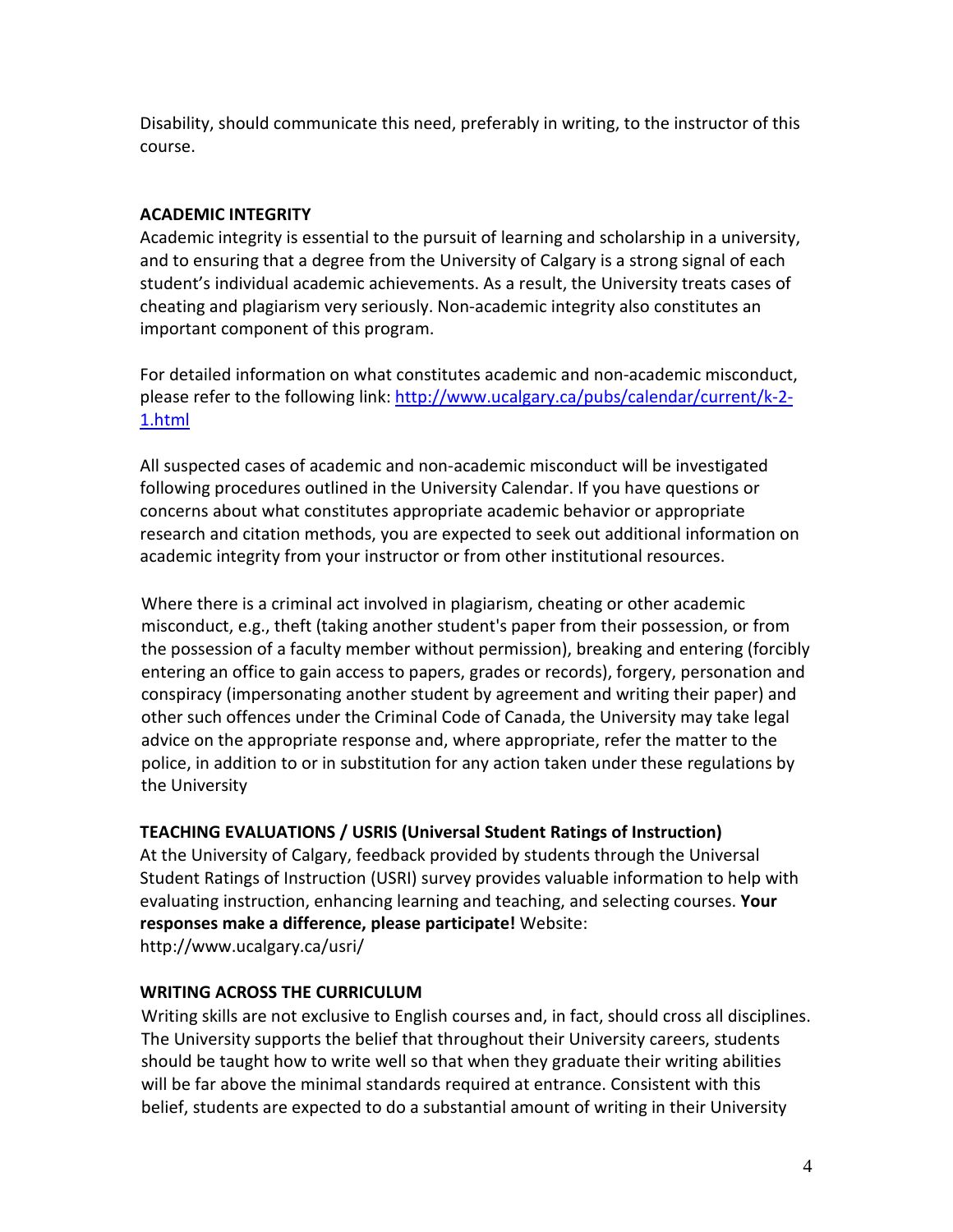courses and, where appropriate, members of faculty can and should use writing and the grading thereof as a factor in the evaluation of student work. The services provided by the Writing Support, part of the Student Success Centre, can be utilized by all undergraduate and graduate students who feel they require further assistance

# **EMERGENCY EVACUATION ASSEMBLY POINTS**

In the event of an emergency that requires evacuation, please refer to the following link to become familiar with the assembly points for the class: <http://www.ucalgary.ca/emergencyplan/assemblypoints>

# **FREEDOM OF INFORMATION AND PROTECTION OF PRIVACY ACT:**

The University of Calgary is committed to protecting the privacy of individuals who work and study at the University or who otherwise interact with the University in accordance with the standards set out in the Freedom of Information and Protection of Privacy Act. Please refer to the following link for detailed information: <http://www.ucalgary.ca/legalservices/foip>

# **SAFEWALK INFORMATION**

Campus Security, in partnership with the Students' Union, provides the Safewalk service, 24 hours a day to any location on Campus including the LRT, parking lots, bus zones and University residences. Contact Campus Security at (403) 220-5333 or use a help phone, and Safewalkers or a Campus Security Officer will accompany you to your campus destination.

# **FACULTY OF ARTS PROGRAM ADVISING AND STUDENT INFORMATION RESOURCES**

Have a question, but not sure where to start? Arts Students' Centre.

The Faculty of Arts Students' Centre is the overall headquarters for undergraduate programs in the Faculty of Arts. The key objective of this office is to connect students with whatever academic assistance that they require.

In addition to housing the Associate Dean, Undergraduate Programs and Student Affairs and the Associate Dean for Teaching and Learning, the Arts Students' Centre is the specific home to:

- program advising
- the Faculty's Co-operative Education Program
- the Arts and Science Honours Academy
- the Faculty's Interdisciplinary Programs
- a Student Help Desk

Location: Social Sciences Room 102

Phone: 403.220.3580

Email: [ascarts@ucalgary.ca](http://ucalgary.ca/pubs/calendar/current/ascarts@ucalgary.ca)

Website: [arts.ucalgary.ca/undergraduate/](http://arts.ucalgary.ca/undergraduate/)

For registration (add/drop/swap), paying fees and assistance with your Student Centre, contact Enrolment Services at (403) 210-ROCK [7625] or visit them at the MacKimmie Library Block.